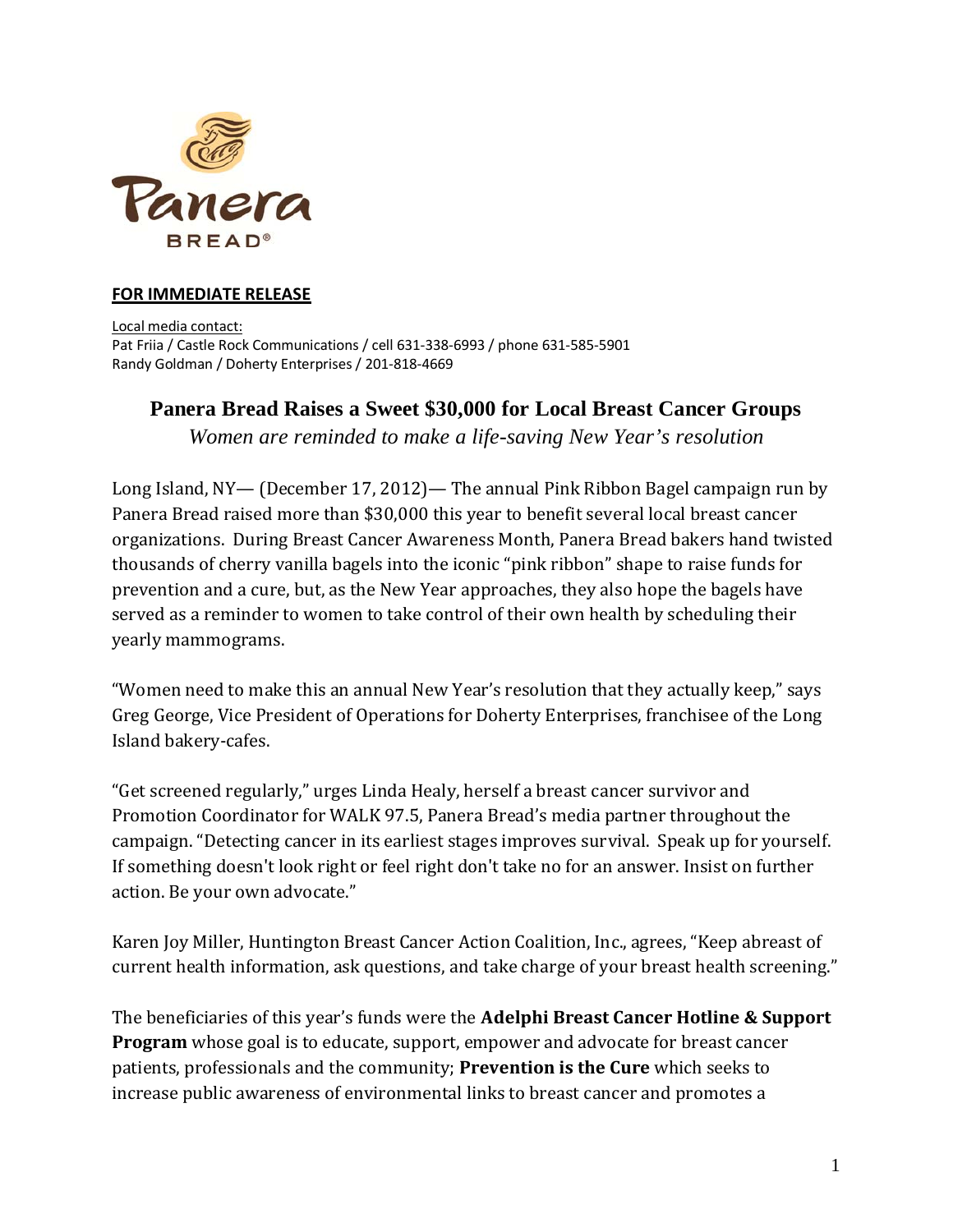precautionary health model; and the **Breast Cancer Research Program at Cold Spring Harbor Laboratory** where innovative breast cancer research is being performed. Recently, Panera Bread presented each of the Long Island organizations with a check for nearly \$8,500 to help advance their work. A check for \$5,200 was also given to **Gilda's Club New York City** which creates welcoming communities of free support for everyone living with cancer – men, women, teens and children – along with their families and friends.

For information on breast health, contact Prevention is the Cure at (631) 547-1518 or visit [www.preventionisthecure.org or contact the Adelphi Breast Cancer Hotline at 800-877-](http://www.preventionisthecure.org/) 8077 with questions or concerns about breast cancer and for support services and other referrals.



Photo Caption (photo jpg attached)

**Panera Bread "Pink Ribbon Bagels" Raise \$30,000 for Local Breast Cancer Programs** -- Panera Bread presented three checks recently to beneficiaries of its 2012 Pink Ribbon Bagel campaign. Pictured (left to right) are: Charlie Prizzi and Paula Smith, representing Cold Spring Harbor Laboratory: Breast Cancer Research Program,; Caroline Riley from WALK 97.5 Panera Bread's media partner in the campaign; Hillary Rutter and Lyn Dobrin with the Adelphi NY Statewide Breast Cancer Hotline & Support Program; Tim Magorrian, Area Director for Panera Bread; and Karen Joy Miller, president and founder of the Huntington Breast Cancer Action Coalition's Prevention is the Cure.